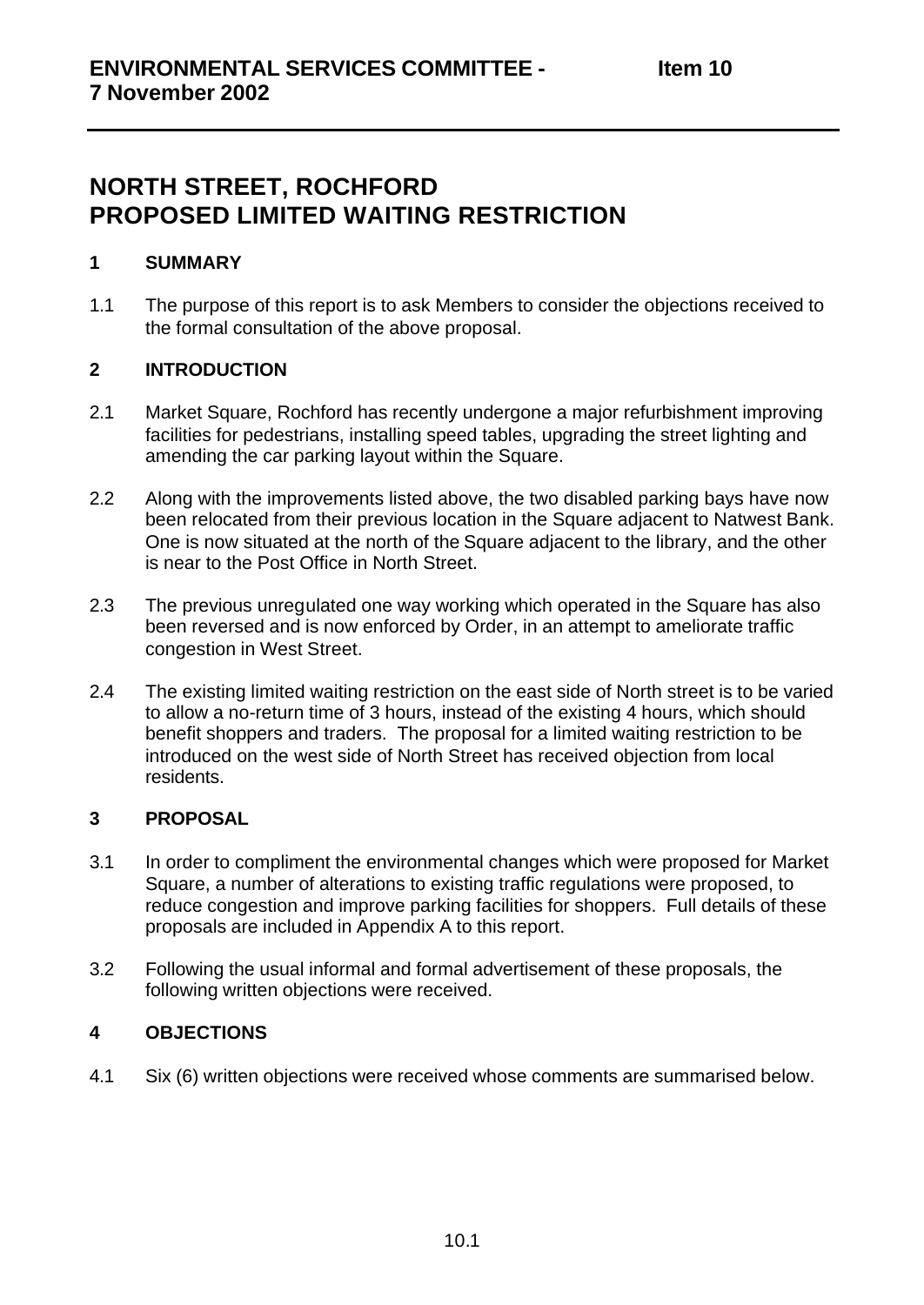| <b>Objector</b> |                                                              | <b>Objections</b>                                                                                                                                                                                                                                                                                                               | <b>Comments</b>                                                                                                                                                                                                                     |
|-----------------|--------------------------------------------------------------|---------------------------------------------------------------------------------------------------------------------------------------------------------------------------------------------------------------------------------------------------------------------------------------------------------------------------------|-------------------------------------------------------------------------------------------------------------------------------------------------------------------------------------------------------------------------------------|
|                 | 1. Ms G Mitchell<br>29 North Street                          | Resident is disabled and will be<br>prevented from parking outside<br>her home which will cause her<br>lots of problems. Proposals do<br>not seem to consider residents.                                                                                                                                                        | Agreed, the recommendation<br>is to drop the west side<br>proposal.                                                                                                                                                                 |
|                 | 2. Mrs M Sipple<br>31 North Street                           | Where shall I put my car if the<br>restrictions happen. When I<br>bought my house last year<br>there was adequate parking,<br>now the parking is to be a half<br>hour only.<br>Residents permits should be<br>considered as in Southend.                                                                                        | The recommendation is to<br>drop the west side proposal.<br>Residents parking has been<br>considered by the district<br>council previously and not<br>adopted.                                                                      |
|                 | 3. Mr T Mendoza<br>15 North Street                           | The proposed changes will<br>cause considerable hardship to<br>elderly diabetics visiting his<br>practice which carries out eye<br>screening. They will be unable<br>to park in North Street as the<br>procedure takes in excess of 1<br>hour.                                                                                  | The recommendation is to<br>drop the west side proposal.<br>It is unclear as to whether<br>the objection is to both<br>limited waiting proposals, but<br>taken to be the west side<br>where no 15 is located.                       |
|                 | 4. Mr D Harvey<br><b>Miss E Sanderson</b><br>26 North Street | Consideration should be given<br>to the residents of North Street<br>who own a car who would be<br>left with nowhere to park.<br>Accept that parking is an issue<br>in Rochford but don't feel that<br>this proposal addresses the<br>issue.<br>Could residents parking permits<br>be considered for North Street<br>residents. | The recommendation is to<br>drop the west side proposal.<br>The proposed changes to<br>the existing limited waiting<br>restriction on the east side<br>will not affect residents.<br>See previous comments on<br>residents parking. |
|                 | 5. 69 North Street                                           | Feels strongly against the idea,<br>it is difficult enough at the<br>moment to find a parking space<br>and would put a lot of people<br>off coming to Rochford.                                                                                                                                                                 | The recommendation is to<br>drop the west side proposal.                                                                                                                                                                            |
|                 | 6. Mr N Vinall<br><b>Styles Cottage</b><br>33 North Street   | Opposes the proposed parking<br>restrictions in North Street<br>which are unnecessary and<br>pointless. Is both a resident<br>and shopkeeper of North Street                                                                                                                                                                    | The recommendation is to<br>drop the west side proposal.<br>The east side proposal will<br>benefit both shoppers and<br>traders.                                                                                                    |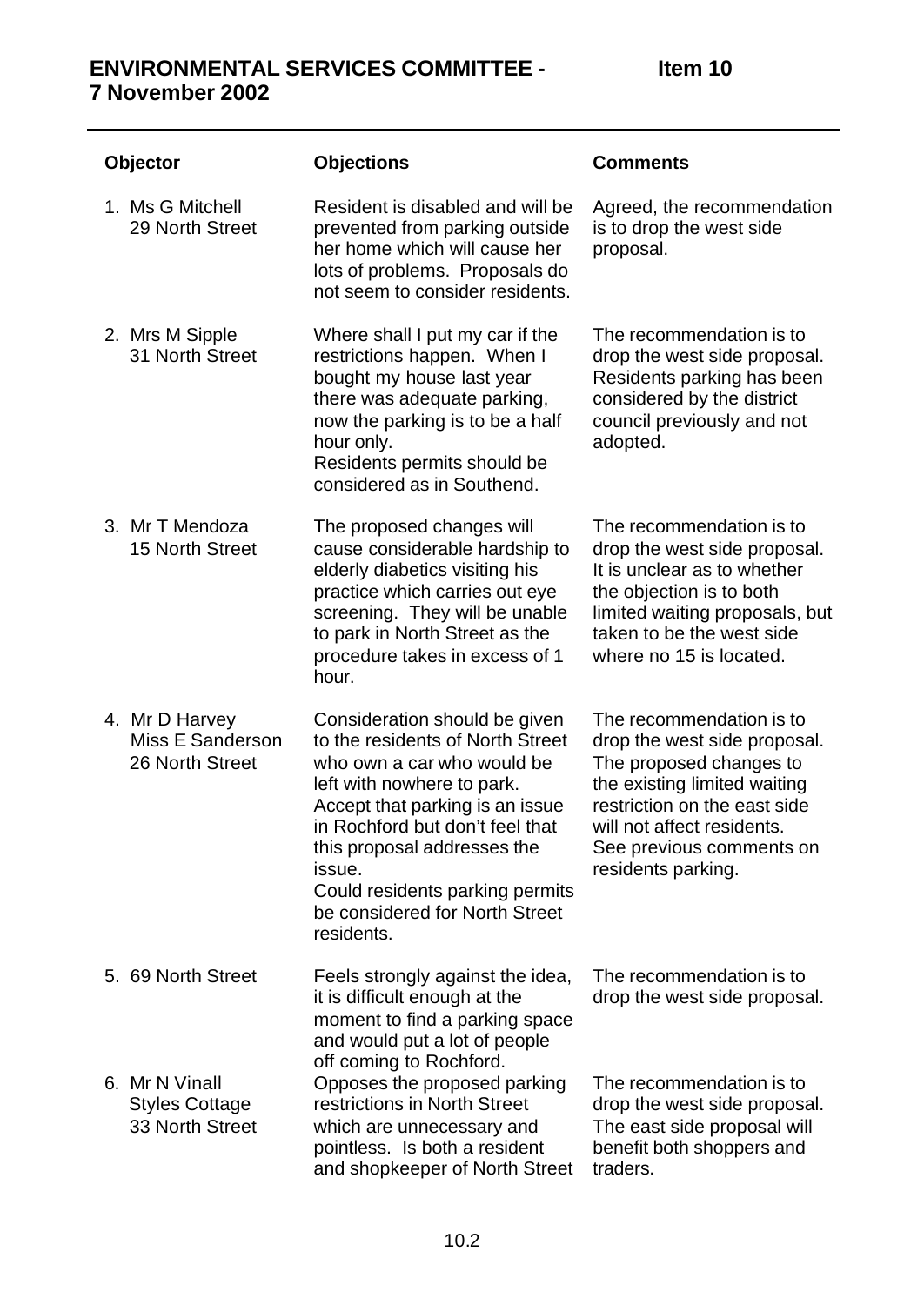and can see no advantages for him or his neighbours. Every building in North Street is both a business and domestic property with at least one car, where will these cars park. If the proposal goes ahead then a free or low cost residents parking scheme must be considered.

See previous comments on residents parking.

### **5 OPTIONS**

- 5.1. Proceed with making the Order, overruling the objectors.
- 5.2 Withdraw the proposal to introduce a limited waiting restriction on the west side of North Street, Rochford.

#### **6 CRIME AND DISORDER IMPLICATIONS**

6.1 The Chief Constable has taken a position of "not support" with respect to the above proposal.

#### **7 ENVIRONMENTAL IMPLICATIONS**

7.1 None in respect of the proposed recommendation.

#### **8 RESOURCE IMPLICATIONS**

8.1 Funding for this project has been provided from the County Council's locally determined budget.

#### **9 LEGAL IMPLICATIONS**

9.1 A Traffic Regulation Order will have to be made for the changes to the limited waiting restriction on the east side of North Street.

#### **10 PARISH IMPLICATIONS**

10.1 No response has been received from Rochford Town Council.

#### **11 RECOMMENDATION**

It is proposed that the Committee **RESOLVES:**

That an Order be made to vary the existing limited waiting restriction on the east side of North Street, Rochford, but the proposal for a new limited waiting restriction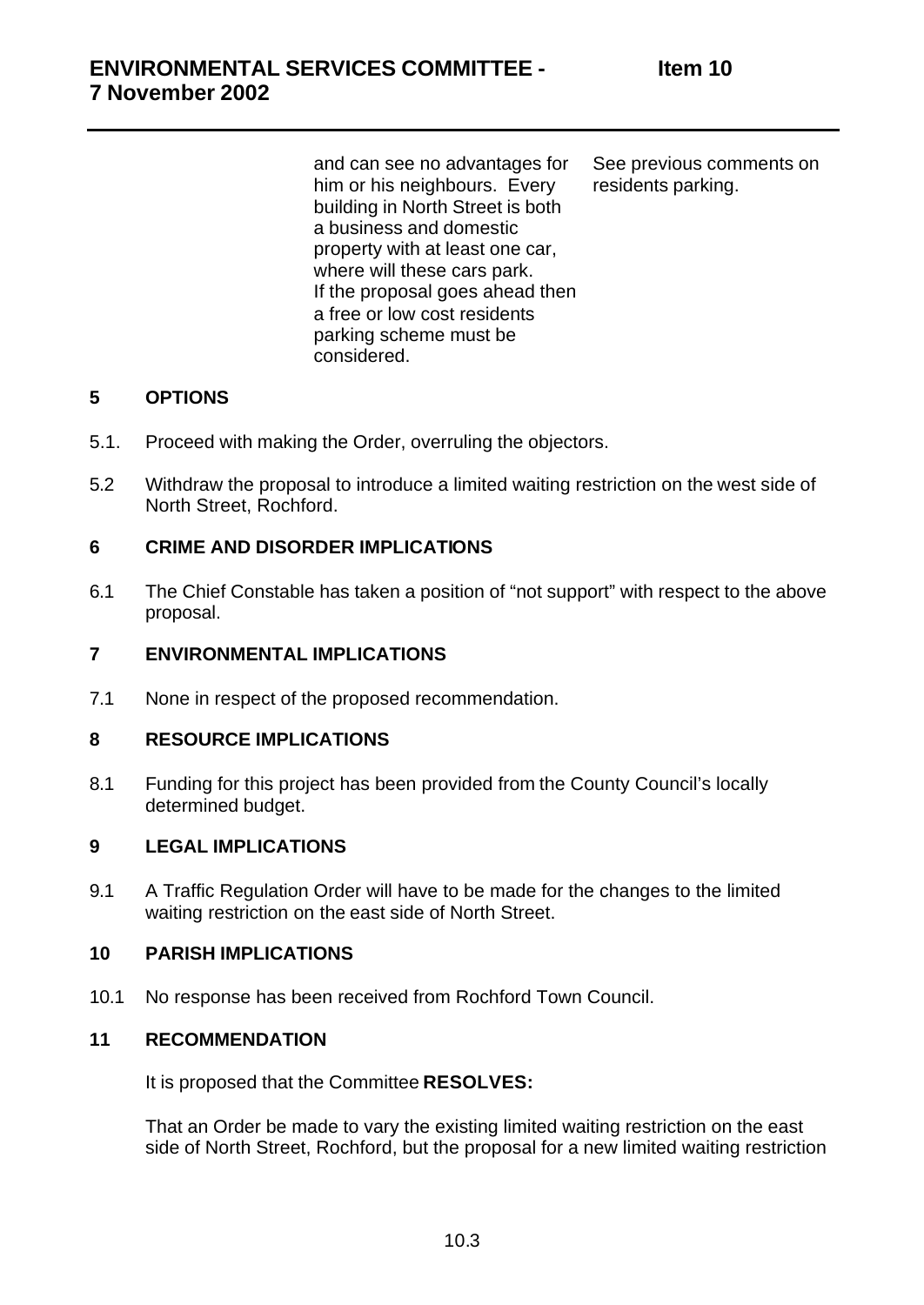on the west side of North Street is hereby dropped in response to the level of local opposition.

> N McCullough Area Manager, County Highways

#### **Background Papers:**

All correspondence received is held by the Area Manager at the South Area Office, Rayleigh.

For further information please contact Andy Dellar on 01268 771458

111702a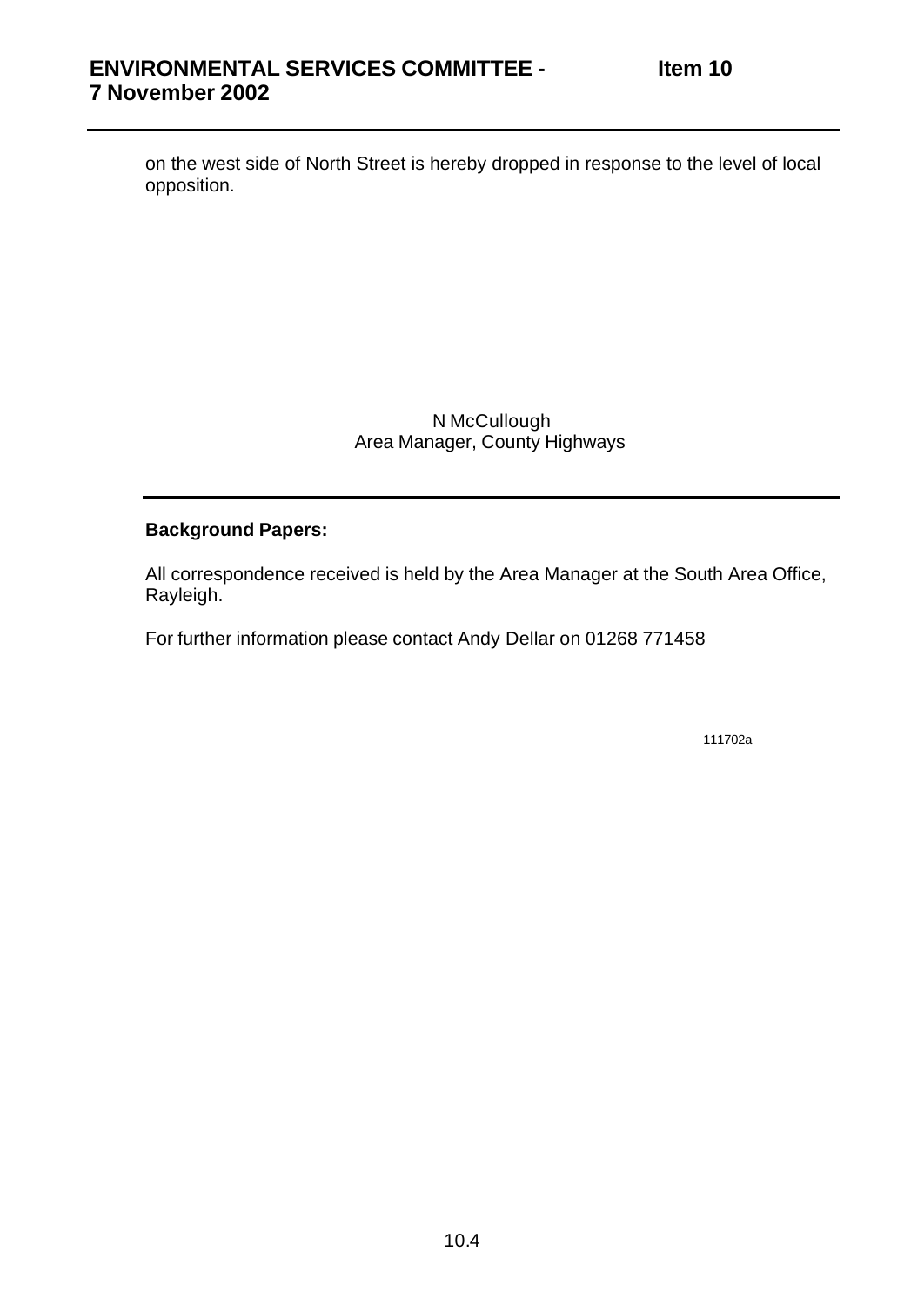$\mathbf{1}$ 

 $\parallel$ 

- Iİ

ğ

### **ENVIRONMENTAL SERVICES COMMITTEE -**7 November 2002

 $\lambda$ 

**APPENDIX A.** 

 $\mathbf{r}$ 

 $\ddot{\phantom{a}}$ 

North Street, Rochford Proposed Limited Waiting Restrictions

8.00 am to 6.00 pm Monday to Saturday inc. 1 hour - no return in 3 hours

West Side - from a point in line with the southern wall of No 21 North Street northwards for a distance of approximately 42 metres.

nates por

 $\overline{a}$ 

**North Street, Rochford** Proposed Variation to Existing Limited Walting Restriction

8.00a.m. - 6.00pm Monday to Saturday 1 hour - No return in 4 hours to be varied to 1 hour - no return in 3 hours

#### East Side

 $\cdot$ 

 $\sim$  1

From a point 30m south of its junction with Weir Pond Road southwards to a point 40m North of its junction with Old Ship Lane.

10.5

 $\ddot{\phantom{0}}$ 

 $\mathbb{L}$  $\sim$ 

 $\lambda \rightarrow 0$